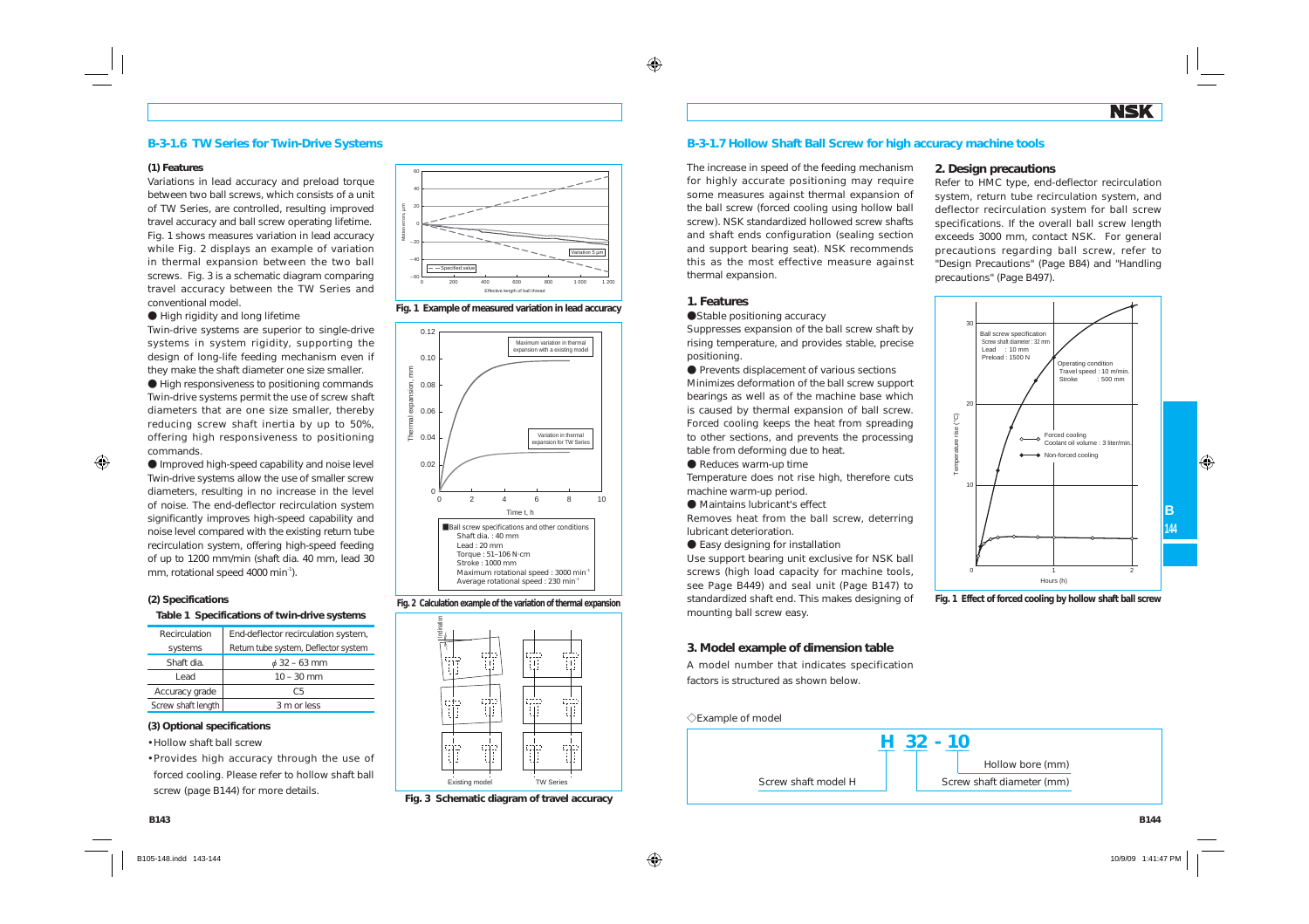## **4. Example installation and standard dimensions**







| Hollow shaft ball | Screw shaft |    | Bearing seat    |                |          |                  | Sealing |                 |     |                   |        |               |  | Drive side | Spanner flats |    |    |
|-------------------|-------------|----|-----------------|----------------|----------|------------------|---------|-----------------|-----|-------------------|--------|---------------|--|------------|---------------|----|----|
| screw             | Diameter    |    | Hollow Diameter |                | Lock nut |                  |         | Inlet           |     |                   | Outlet |               |  |            |               |    |    |
| Model No.         | D           | d  | Db              | $\mathcal M$   | Lm       | Lb               | Ds.     | Ls.             | Ds, | $\mathsf{L}S_{2}$ | La     | ds            |  | Dc         | Lc            | W  | Le |
| H32-10            | 32          | 10 | 25              | $M25\times1.5$ | 26       | 89<br>104<br>119 | 20      | 15              | 32  | 60                | 25     | 6             |  | 20         | 40            | 17 | 8  |
| H40-12            | 40          | 12 | 30              | $M30\times1.5$ | 26       | 89<br>104<br>119 | 25      | 15              | 40  | 60                | 25     | $\rightarrow$ |  | 25         | 50            | 22 | 10 |
| H50-15            | 50          | 15 | 40              | $M40\times1.5$ | 30       | 92<br>107<br>122 | 32      | 15 <sup>°</sup> | 50  | 65                | 27     | 8             |  | 35         | 70            | 30 | 13 |

Remarks 1. Please consult NSK for other models.

wch6 *D*<sup>b</sup>h54-j*ds <sup>M</sup>* j*D s* 2h6 . . . . .  $\sim$ Plug *L*a *L*m *L*e *Ls*2 *L*b *L*c

| Drive side |    |      | Spanner flats |             | Applicable         |                      | Equipped seal unit |                  |  |  |  |  |  |  |  |  |  |  |    |                    |                    |           |           |
|------------|----|------|---------------|-------------|--------------------|----------------------|--------------------|------------------|--|--|--|--|--|--|--|--|--|--|----|--------------------|--------------------|-----------|-----------|
|            |    |      |               | support     | Used bearing       | Shaft end            | Shaft outer        |                  |  |  |  |  |  |  |  |  |  |  |    |                    |                    |           |           |
|            | Dc | l c. | W             | l e         | unit               |                      |                    | surface          |  |  |  |  |  |  |  |  |  |  |    |                    |                    |           |           |
|            |    |      |               |             | <b>WBK25DF-31</b>  | 25TAC62BDFC10PN7A    |                    |                  |  |  |  |  |  |  |  |  |  |  |    |                    |                    |           |           |
|            | 20 | 40   | 17            | 8           | <b>WBK25DFD-31</b> | 25TAC62BDFDC10PN7A   | WSK20A-01          | <b>WSK32B-01</b> |  |  |  |  |  |  |  |  |  |  |    |                    |                    |           |           |
|            |    |      |               |             |                    | (25TAC62BDFFC10PN7A) |                    |                  |  |  |  |  |  |  |  |  |  |  |    |                    |                    |           |           |
|            |    |      |               |             | WBK30DF-31         | 30TAC62BDFC10PN7A    |                    |                  |  |  |  |  |  |  |  |  |  |  |    |                    |                    |           |           |
| 25         | 50 | 22   |               |             |                    |                      |                    |                  |  |  |  |  |  |  |  |  |  |  | 10 | <b>WBK30DFD-31</b> | 30TAC62BDFDC10PN7A | WSK25A-01 | WSK40B-01 |
|            |    |      |               |             |                    | (30TAC62BDFFC10PN7A) |                    |                  |  |  |  |  |  |  |  |  |  |  |    |                    |                    |           |           |
|            |    |      |               |             | <b>WBK40DF-31</b>  | 40TAC72BDFC10PN7A    |                    |                  |  |  |  |  |  |  |  |  |  |  |    |                    |                    |           |           |
| 35         | 70 | 30   | 13            | WBK40DFD-31 | 40TAC72BDFDC10PN7A | WSK32A-01            | <b>WSK50B-01</b>   |                  |  |  |  |  |  |  |  |  |  |  |    |                    |                    |           |           |
|            |    |      |               |             | WBK40DFF-31        | 40TAC72BDFFC10PN7A   |                    |                  |  |  |  |  |  |  |  |  |  |  |    |                    |                    |           |           |

**Example installation and dimensions of shaft end**

Unit: mm